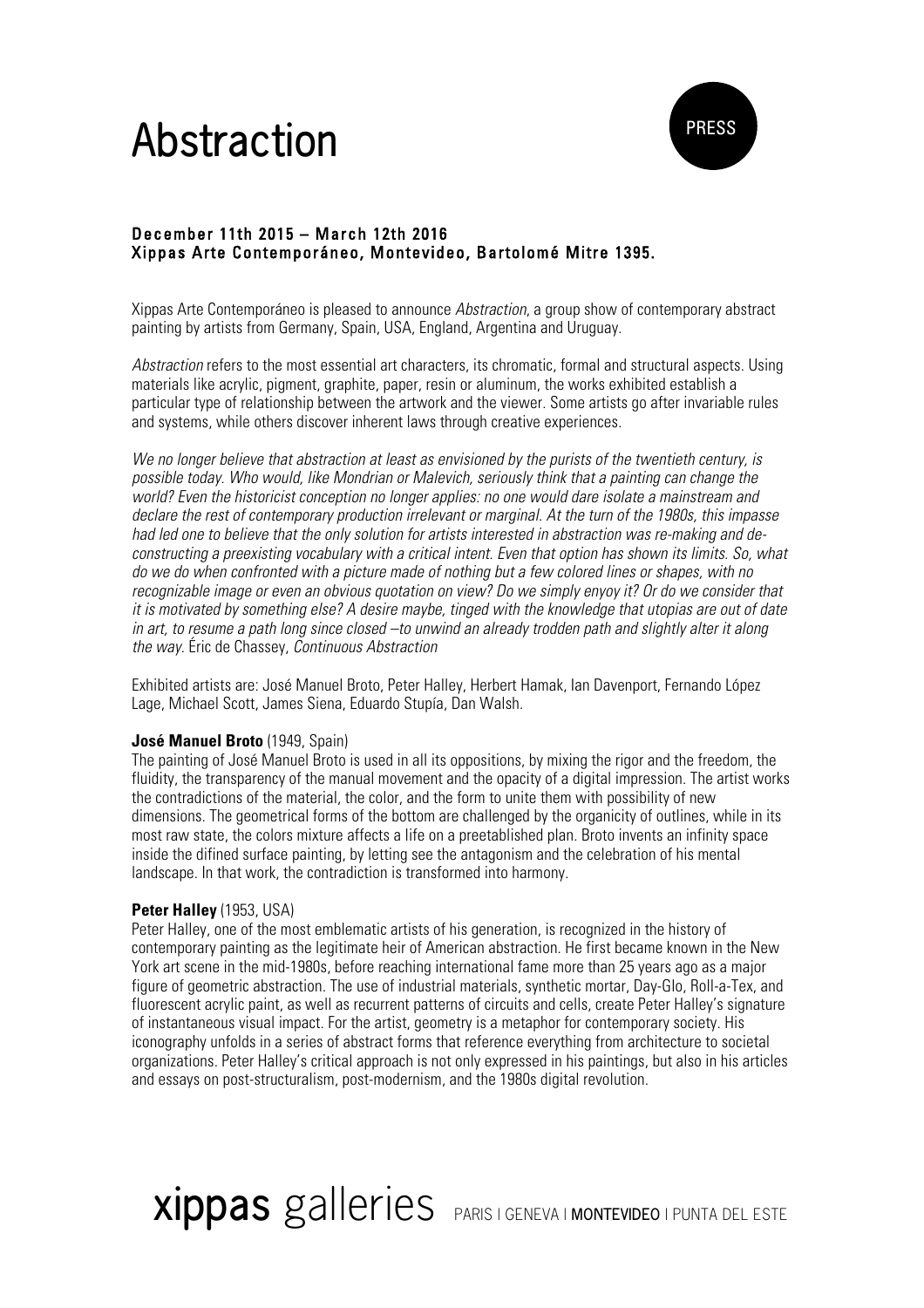#### **Herbert Hamak** (1952, Germany)

Herbert Hamak's method for creating these forms results from his expertise in mixing pigments with resin and wax. This liquid substance is molded on a conventionally constructed canvas, which provides structure for it. Even though his method mandates the perfect mastering of the medium, the artist allows serendipity every opportunity to intervene: chance causes bubbles and distortions during the drying process and the exterior conditions alter the pigment colors. Thus, nothing is ever entirely controlled in Hamak's work; repeating the same actions would produce different results. Starting with the 300 or so pigments present in nature, Hamak plays with both the physical properties that allow color to appear to the eye and also with the diverse aesthetic mediums that enable color to attract our eyes. Since color results from a complex chemical process, Hamak's works focus on color as both a physical material and as a property that reflects light. Because the color is imprissoned in a translucid material, it can interact with the surrounding light. Surfaces of paintings normally relect light, but Hamak's paintings allows light to penetrate them. Light passes through the paintings, endowing them with a vaporous aspect that belies the true weight and mass of the object.

#### **Ian Davenport** (1966, UK)

The creative process of Ian Davenport has two aspects: the act of painting and the performance. He starts by spreading the lacquer onto medium density fireboard or aluminium panels that are then flipped or tipped to move paint across and off the surface. Some of his works are made by pouring the paint onto a tilted surface and then by letting gravity work and spread the paint on the surface. The brilliance of the painting enables the viewer to see his own reflection. These clearly attractive works may seem simple, but they are much more complex than this explanation suggests. The most intense moment comes when the situation is out of control: when colours come into contact. These works have a presence, a power to transform the surface they occupy, changing the perception of space around them.

#### **Fernando López Lage (1964, Uruguay)**

He is a multifaceted personality and nowadays an essential reference in the Uruguayan art scene in several aspects; he is established as an artist, works as a teacher, heads a cultural center, and organizes different exhibitions. During the eighties he belonged to a group of artists which boldly and ease, began to show atypical ways of expressions in the local environment. He participated in group exhibitions, in performances, and in installation art. His development as an artist ventured into the ready made, the Process Art, and the architectural intervention. Early in the new century and the new millennium, Lopez Lage begins to venture in painting-painting with geometric features, carried away by the pleasure of painting in large format with an intense chromaticism. In a series of abstract canvases, he freely glosses successful movements rescued from the history of modern painting, pays tribute to the qualities of the profession, and demonstrates the soundness of that creative expression.

#### **Michael Scott** (1958, USA)

Reknown painter of the New York contemporary art scene, Michael Scott realizes, since 1989 paintings that are visual experiences pushed to the extreme. He juxtaposes narrow vertical lines in different colours on aluminium plates, usually square-shaped and of various sizes. His artworks bring the optical impact to such a level that it makes them almost impossible to look at. This disruptive experience underlines the artists extreme point of view on art. Putting asside subjectivity, he adopts a systematic and mecanical approach. In his last paintings, randomness is more present. Whereas in the 90's, his paintings were more programmatic, in the sense that they were calculated very precisely, his more recent works integrate a more intuitive artistic approach which generates hesitations, changes and accidents inherent to this process.